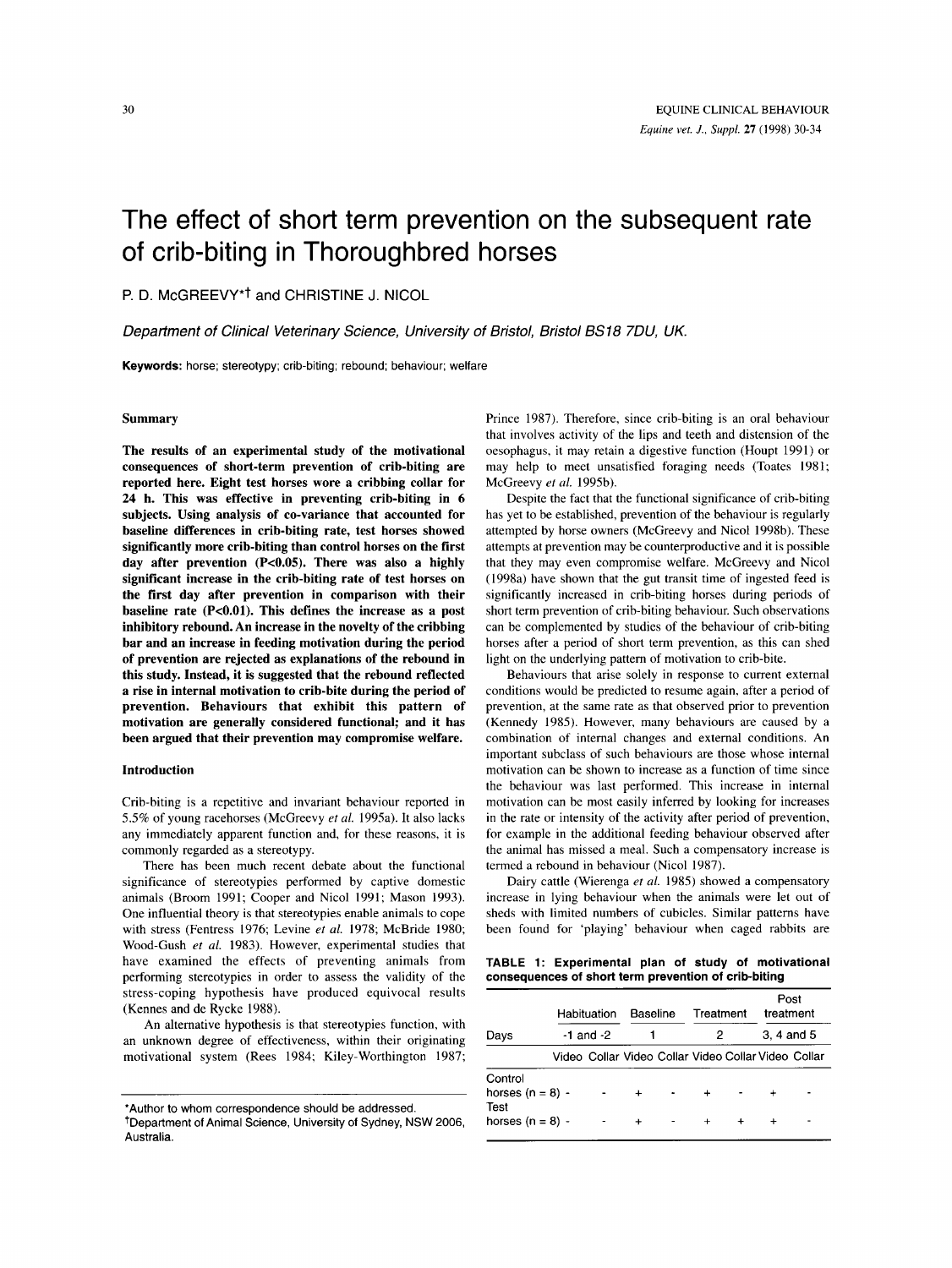

*Fig I: A conventional cribbing collar in place (courtesy of John Conibear).* 

released (Lehmann 1989) and for wing-flapping in battery hens (Nicol 1987). Because the rebound effect has also been incorporated into models of displacement activities, it has been proposed that it may be a more widespread phenomenon than is realised (Nicol 1987). The welfare consequences of preventing behaviours that do and do not exhibit postinhibitory rebound are quite different (Nicol 1994).

The current study examined the behavioural consequences of short term prevention on the subsequent frequency and intensity of crib-biting in subjects that had worn a cribbing collar (Fig 1) for 24 h.

### **Materials and methods** *Analysis*

Sixteen crib-biting Thoroughbred geldings (mean age 8.8 years) were hired sequentially from the public for 7 days each. Each was fed soaked hay ad libitum, bedded on wood shavings and housed in a wooden loose box. The box measured 3.6 x 3.7 m, was built against the interior wall of a brick barn and had wooden partitions on 3 sides to a height of 1.2 m, above which were vertical metal bars (0.8 m long and 5 cm apart). The door was of similar construction and had no upper edge that could be used as a substrate for crib-biting. The test stable included a wooden 'cribbing bar' (65 x 4 x 15 cm) which was bolted to a pair of metal cups, which in turn were bolted to the brick wall at the rear of the box.



*Fig 2: Mean hourly crib-biting rates* ( $\pm$  *s.e.) over a 5-day period (treatment group wore a cribbing collar on Day* 2).

A nonstereotypic 18-year-old pony gelding was used as a companion animal for each hired horse and was housed in the loose box next to the experimental stable. Tungsten lighting was used from 1600 to 0900 h. The 2 animals were turned out together into a 1 acre paddock with wooden post-and-rail fencing between 0830 and 0930 h every morning. Each subject was allowed to habituate to the experimental stable and paddock for 2 days before recording began.

After the 2 habituation days, the behaviour of horses in the stables was video-taped for 23 h/day (1 h/day was spent in the paddock), for 5 days, at intervals of 10 s/min. From these observations, the hourly rates of crib-biting were calculated for 5 days. The hourly rates of eating were also calculated for baseline and post treatment days (Days 1 and 3, respectively) to determine any rebound in ingestive behaviour as a consequence of the treatment.

Eight of the horses were randomly selected to wear a collar on the second day and the remainder were controls. The collar was applied at the end of the hour in the field, as soon as the horse had been brought into the stable. It was removed at the same stage on the third day. The experimental plan is shown in Table 1. Hay consumption (kg) was monitored throughout the experiment in 10 of the horses ( $n = 5$  test;  $n = 5$  control).

The data for treatment and control horses were analysed separately using repeated measures analysis of variance to compare crib-biting rates on post deprivation days with matched baseline crib-biting rates. The effects of time of day were included in this analysis. The combined data for all horses were then examined using analysis of covariance, with differences in baseline crib-biting rates between the 2 groups entered as the covariate factor.

## **Results**

The deprivation technique was incomplete in 2 of the 8 test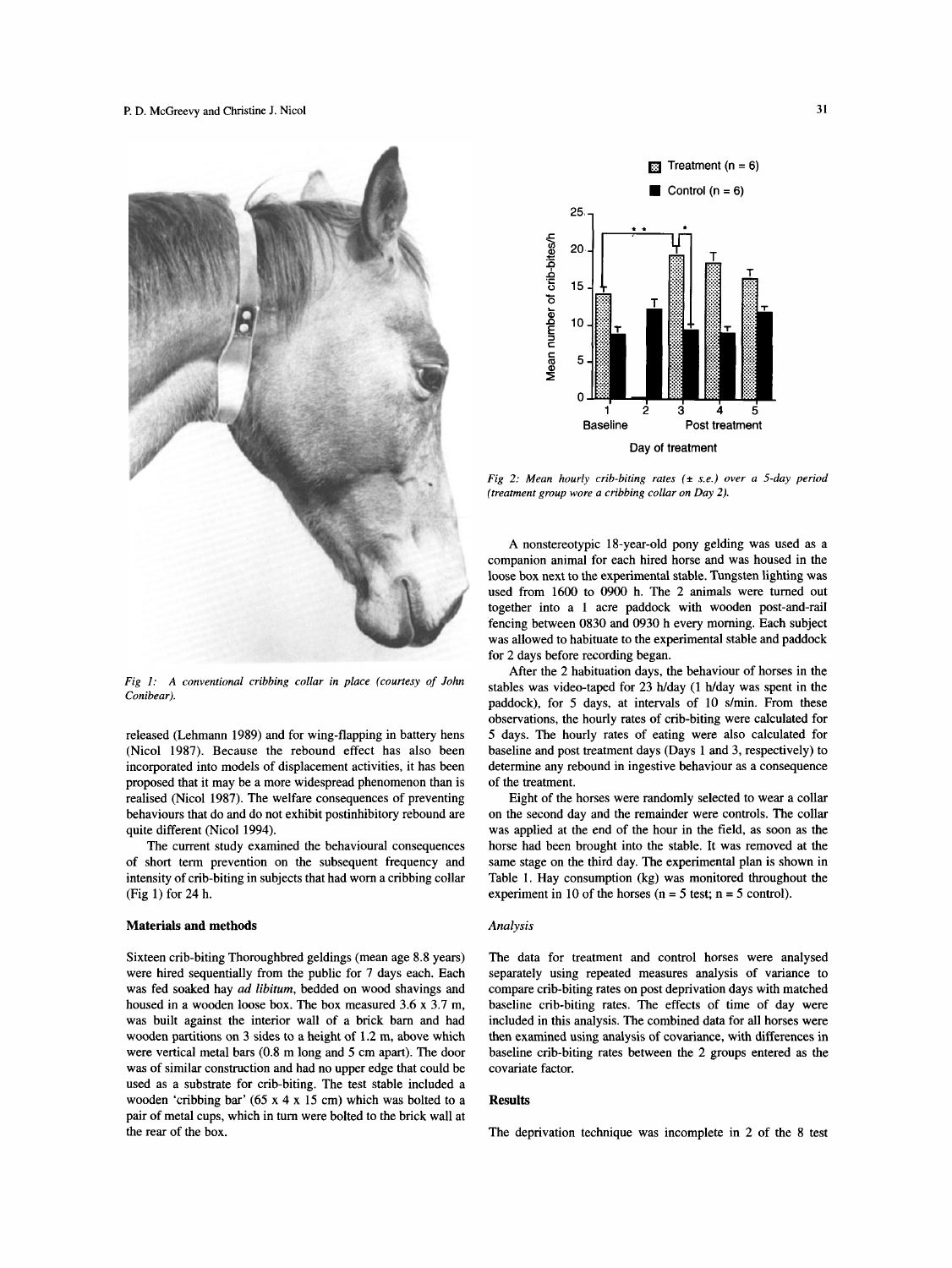

*Fig 3: The post treatment crib-biting rate of test horses on the first duy after prevention (Day 3) compared with the baseline levels (Day I). The rebound in crib-biting rate was more pronounced during the first time period (0800-1500 h) than the third (2400-0700 h). No rebound was apparent during the second time period (1600-2300 h).* 

horses. These horses attempted to perform a similar behaviour during the deprivation day by resting their chins on the empty metal cups. Two of the control horses failed to crib-bite at all. Therefore, these 4 animals were removed from the analysis.

Because there was some diurnal variation in crib-biting rates over each day, the 24 h periods were divided into thirds from 0800 h for analysis of response to the treatment.

There was a highly significant increase in the crib-biting rate of test horses on the first day after prevention in comparison with their baseline rate (F = 8.73: d.f. 1, **15:** Pc0.01) (Fig 2). An interaction with the time of day approached significance ( $F =$ 3.41; d.f. 2, 15;  $P = 0.06$ ) indicating that the rebound effect on the first day after prevention was most pronounced during the first time period, not at apparent at all during the second time period and apparent again during the third time period (Fig 3). The mean crib-biting rates of test horses on Days 4 and *5* were numerically higher than their baseline rates but the differences were not statistically significant. There were no significant changes in crib-biting rate between baseline and post treatment days for control horses.

Prior to performing the analysis of covariance the relationship between baseline crib-biting rates and post treatment crib-biting rate was examined separately for both treatment and control horses. Highly significant regressions with approximately parallel slopes were obtained in all cases, suggesting that the baseline crib-biting rate is an important determinant of post treatment crib-biting rate. The overall regression of the pooled data from both groups was also highly significant for all 3 analyses of covariance performed to compare treatment and control horses on the first, second and third days after prevention. The analyses revealed that the cribbiting rate of the test horses on the first day after prevention was significantly higher than that of the control horses ( $F = 5.84$ ; d.f. = 1,29;  $P = 0.022$ ), even when the differences in their baseline crib-biting rate were taken into account. However, during the next 2 days the difference between the 2 groups was smaller and no longer reached significance.

Stereotypy peaked at between 2100 and 2200 h while feeding peaked at between 1700 and 1800 h (Fig 4). For both behaviours, the trough in the hourly mean of activity occurred in



*Fig 4: Diurnal rhythm in rate of crib-biting and eating hay (from 64 days of observation). Horses were in paddock between 0830 and 0930 h.* 

the hour when horses were turned out in the paddock.

Polynomial regression tests for trend in the rhythm showed that for the 14 horses that did crib-bite, a monophasic curve with a peak'at 1200 h was significant (P<O.OS) in *5* of the horses on Day 1 and 8 on Day 3. When cribbing rates were combined from Days 1, 3, 4 and 5, the control horses (mean  $\pm$  s.e. 9.98  $\pm$  0.61) seemed to have cribbed less than the test horses  $(16.79 \pm 0.84)$ but this was not a significant difference (unpaired  $t$ -test, d.f. = 10,  $t = 1.82$ ,  $P = 0.0988$ ).

No significant differences were found when analysis of variance was used to examine the rate of bites taken from the hay net between test and control animals on Day 3 (d.f. =  $29.1$ ;  $F = 0.48$ ,  $P = 0.494$ ).

Hay consumption did not differ significantly between test and control horses on Day 2 (13.81 kg  $\pm$  2.87 and 17.66 kg  $\pm$ 1.05, respectively, ANOVA, **F** = 2.04, d.f. = 10, P = 0.1832). Mean daily hay consumption for the *5* days did not differ significantly between test and control horses  $(15.71 \text{ kg} \pm 3.15$ and 17.55 kg  $\pm$  1.05, respectively, ANOVA, F = 0.5, d.f. = 10,  $P = 0.4952$ .

# **Discussion**

*Substitutability of eating and crib-biting* 

In this study, the diurnal rhythm of crib-biting was similar to that of eating, supporting the findings of Kusunose (1992), who studied 3 horses given intermittent concentrate feeds and found that crib-biting frequency increased around the time of delivery of the concentrates. This author suggested that cribbiting occurred in response to frustration in association with food that is more physically concentrated than forage. Cribbiting rates in the current study were similar to those reported by Dodman *et al.* (1987).

Peak rates of eating and crib-biting did not coincide because both behaviours involved the mouth and therefore, at any given instant, they were mutually exclusive. This does not mean that the stereotypy can be viewed as a direct analogue of eating. However, if one compares the morphologies of crib-biting and other oral behaviours e.g. grooming or Flehmen, the appetitive chewing action and involvement of the tongue in crib-biting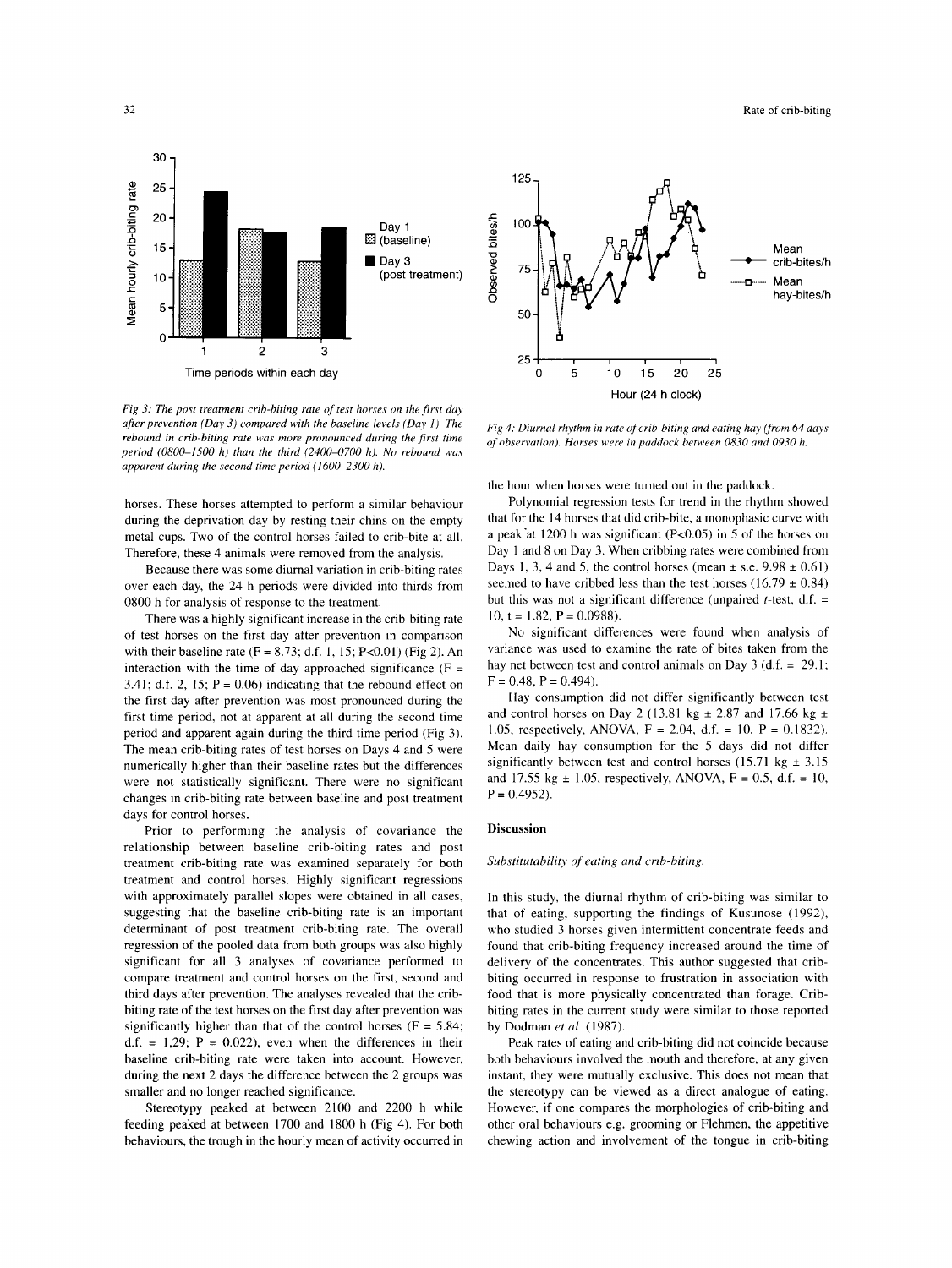suggest that it is most closely related to an ingestive process.

Over a 24 h period, major peaks and troughs in crib-biting and eating occurred in the same parts of the day largely because these behaviours were not seen during rest or recorded during the turn out period. However, comparison of the relationship between the 2 behaviours during hours that recorded activity other than rest, revealed increases in the rate of eating that were mirrored by falls in the rate of crib-biting and *vice versa.* Eating is the first part of a complex ingestive and digestive process. Crib-biting may play a role in post oral gut function in addition to its involvement in oral activity (McGreevy and Nicol 1998a).

#### *Rebound*

The fact that the level of stereotypic activity after prevention was significantly higher than its original level defines it as post inhibitory rebound (Kennedy 1985). The post inhibitory rebound in crib-biting is unlikely to be related to novelty. The novelty value of a cribbing bar to a crib-biter would be maximal at the time of the first ever bout of stereotypy. Anecdotal reports from the owners of crib-biters suggest that the behaviour increases in daily frequency over a period. Similarly, evidence from voles (Cooper 1993) and mink (Mason 1993) suggests that stereotypy frequency undergoes a gradual, rather than quantum, rise to an established mean level.

The 'novelty' argument has been applied to rebound dust bathing in fowl (Murphy and Wood-Gush 1978; Hughes 1980). However, Nicol (1987) negates novelty as a cause of post inhibitory rebound by indicating that post deprivation eating in a food deprived animal is not related to novelty but reflects an adaptive motivation to supplement depleted energy reserves. Although meriting discussion from a philosophical point of view, it may be that 'rising internal motivation' and 'increased novelty' are merely labels for the same process.

Since wind-sucking can develop in horses that have been deprived of a crib-biting substrate, there is an implication that crib-biting is preferred to wind-sucking and that suitable substrates enhance rather than stimulate the behaviour. Having a substrate to seize facilitates crib-biting and may increase reinforcement.

The cribbing collar did not reduce the ingestion of hay and, therefore, the rebound in crib-biting associated with its removal cannot be linked to any need to replenish gut fill and energy requirements. When fitted properly, collars do not appear to limit the swallowing of an individual's daily bulk requirement through pain or oesophageal/pharyngeal constriction. This may explain why cribbing collars have not been implicated as a cause of unthriftiness in crib-biters.

Crib-biters are usually surrounded by suitable substrates, e.g. stable doors indoors and fence rails outdoors. The presence of a cribbing bar does not stimulate crib-biting as an external stimulus in the same way that palatable food seems to (Dodman *et al.*  1987; Gillham *et al.* 1994). Since cribbing bars are therefore unlikely to act as a novel external stimulus and because there was no evidence of increasing feeding motivation, the only remaining possibility is that the post inhibitory rebound results from an increase in motivational tendency during the period of restriction. This may explain why prevention of crib-biting is highly unlikely to effect a cure since the motivation to perform the behaviour is likely to rise rather than fall. Furthermore, if the motivation to crib-bite increases with time since the behaviour was last performed then to thwart the behaviour by prevention is likely to

cause frustration and possibly suffering (Dawkins 1988). Most behaviours that show this characteristic pattern of motivation show some obvious and important function. In the case of cribbiting this function is not clear but it may include activation **of**  oesophageal stretch receptors (McGreevy *et al.* 1995b).

The development and implementation of management practices that prevent the occurrence of crib-biting should be given priority in future research initiatives. However, an immediate conclusion from this study may be that all affected horses should be provided with adequate foraging opportunities and allowed to crib-bite. The damage done to incisors during a lifetime performing this behaviour could be minimised by the provision of cushioned cribbing-bars throughout the horse's environment. However, despite evidence to suggest that true aerophagia is not involved in the stereotypy (McGreevy *et al.*  1995b), this would meet with opposition from those who feel that crib-biting is directly linked to an increased risk of flatulent colic. The link between crib-biting and colic has yet to be proved, perhaps because the incidence of the disorder is low. Tests that identify the occasional crib-biters that may be at risk of abnormal flatus should be developed *so* that others can be allowed to crib-bite.

#### **Acknowledgements**

Susan Aston, Joanna Clarke and Stuart Pope are thanked for technical assistance; Hanno Wurbel for very helpful comments on this manuscript; the Horserace Betting Levy Board and the Royal Society for the Prevention of Cruelty to Animals for financial support. P.D.M. was an Agricultural and Food Research Council Scholar.

### **References**

- Broom, D.M. (1991) Animal welfare: concepts and measurements. *J. anim. Sci. 69,*  4167-4175.
- Cooper. J.J. (1993) *The Behavioural Analysis of Stereotypic Behaviour in the Bank Vole.* PhD Thesis, University of Bristol.
- Cooper, J.J. and Nicol, C.J. (1991) Stereotypic behaviour affects environmental preference in bank voles, *Clethrionomys glareolus. Anim. Behav.* **41,** 971-977.
- Dawkins, M.S. (1988) Behavioural deprivation: A central problem in animal welfare. *Appl. anim. Behav. Sci.* 20,209-225.
- Dodman, N.H., Shuster, L., Court, M.H. and Dixon, R. (1987) Investigation into the use if narcotic antagonists in the treatment of a stereotypic behaviour pattern (crib-biting) in the horse. *Am. J. vet. Res.* **48,** 311-319.
- Fentress, J.C. (1976) Dynamic boundaries of patterned behaviour: interaction and self-organization. In: *Growing Points in Ethology.* Eds: P.P.G. Bateson and R.A. Hinde. Cambridge University Press, Cambridge. pp 135-167.
- Gillham, S.R., Dodman, N.H., Shuster, L., Kream, R. and Rand, W. (1994) The effect of diet on cribbing behaviour and plasma beta-endorphin in horses. *Appl. anim. Behav. Sci.* **41,** 147-153.
- Houpt, K.A. (1991) *Domestic Animal Behaviour for Veterinarians and Animal Scientists,* 2nd edn. Iowa State University Press. Ames, Iowa. p 316.
- Hughes, B.O. (1980) Behaviour of the hen in different environments. *Anim. regular. Studies 3,* 65-7 I.
- Kennedy, J.S. (1985) Displacement activities and post-inhibitory rebound. *Anim. Behav.* 33, 1375-1377.
- Kennes, D. and de Rycke, P.H. (1988) Influence of performance of stereotypies on plasma corticosterone and leucocyte levels in the bank vole *(Clethrionomys glareolus).* In: *Proceedings of the International Congress on Applied Ethology in Farm Animals.* **Eds:** *0.* Unshelem, *G.* van Patten, K. Zeeb and K. Eskebo. pp 238-240.
- Kiley-Worthington, M. (1987) *The Behaviour of Horses: In Relation to Management and Training.* J.A. Allen, London. pp **125-128.**
- Kusunose, R. (1972) Diurnal pattern of cribbing in stabled horses. *Jap. J. equine Sci. 3,* 173-176.